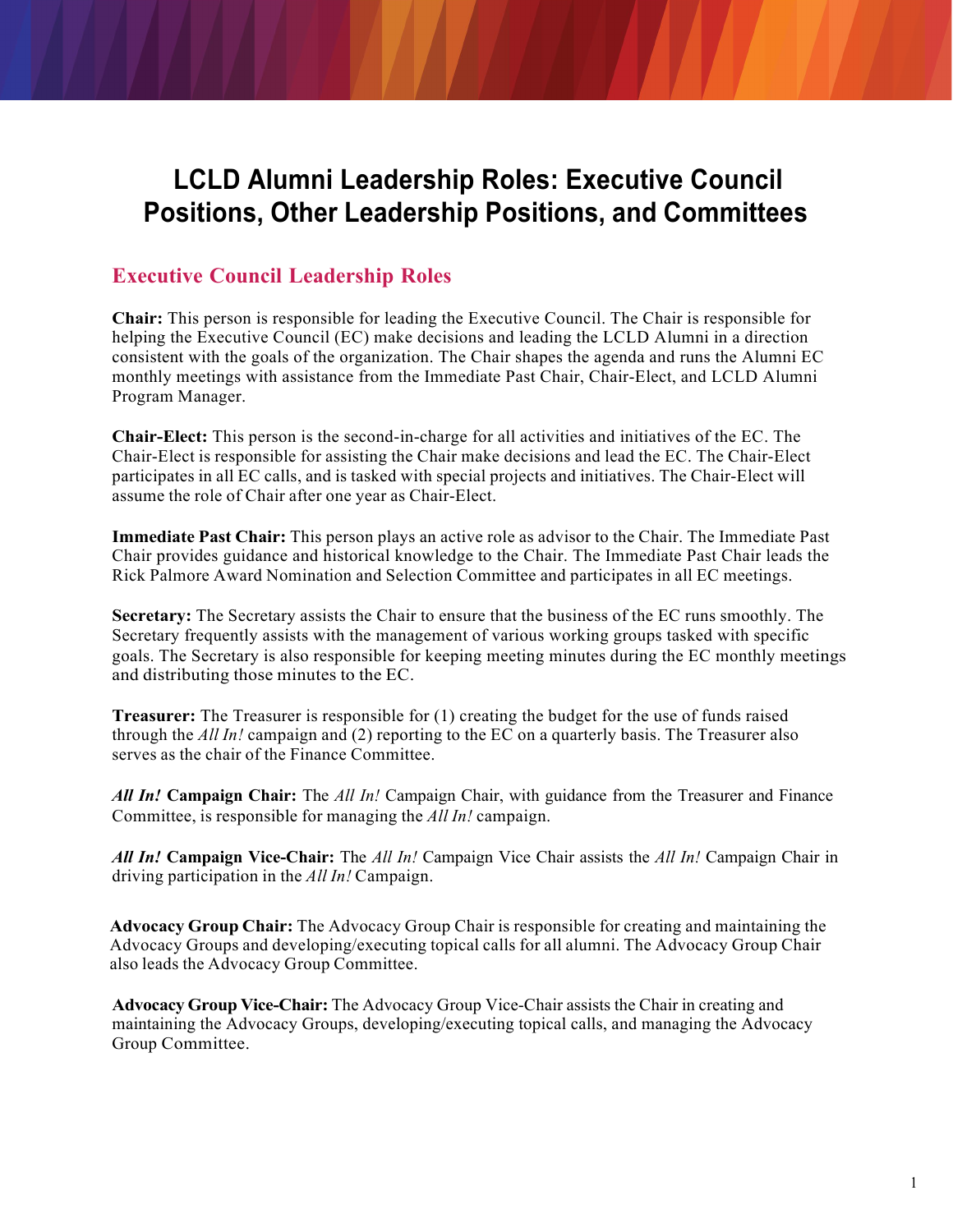**Communications Committee Chair:** The Communications Committee Chair is responsible for connecting LCLD Alumni through various communications channels including: The *Year in Review*  and GroupMe/other social media. The Communications Chair leads the Class Liaisons in the dissemination of information to the various classes and spearheads Alumni Spotlight initiatives. The Communications Committee Chair works closely with the Vice-Chair and the LCLD Staff to achieve these goals.

**Communications Committee Vice-Chair:** The Communications Committee Vice-Chair assists the Communications Committee Chair in creating and disseminating information to LCLD Alumni.

**Leadership Symposium Committee Chair:** The Leadership Symposium Chair is responsible for planning the annual leadership symposium. Tasks include (1) developing a conference agenda and conference sessions; (2) establishing and maintaining conference budget; (3) identifying and confirming speakers; (4) organizing social aspects of the conference; and (4) securing sponsorships to cover the costs of the conference. The Leadership Symposium Chair works closely with the Leadership Symposium Committee Vice-Chair and Leadership Symposium Committee to accomplish these tasks.

**Leadership Symposium Committee Vice-Chair:** The Leadership Symposium Committee Vice-Chair assists the chair with all symposium-related tasks.

**Outreach Committee Chair:** The Outreach Committee Chair facilitates public service opportunities for the LCLD Alumni Community. These tasks include (1) ongoing public service opportunities with The Posse Foundation, (2) manage the group community service project at the Annual Leadership, and (3) lead community service initiatives throughout the year. Symposium. The Outreach Committee Chair is also responsible for creating and maintaining a list of Alumni who wish to speak at outreach events, CLEs, conferences, and other programs.

**Outreach Committee Vice-Chair:** The Outreach Committee Vice-Chair assists the chair in planning and implementing public service opportunities throughout the year and at the Annual Leadership Symposium.

**Program Development Committee Chair:** The Program Development Committee Chair oversees the development and implementation of substantive and networking opportunities through a network of five (5) Regional Leads and over fifty (50+) City Leads. Together with the Program Development Committee Vice-Chair and LCLD Alumni Program Manager, the Program Development Committee Chairtracks and allocates *All In!* funds for regional and local programs. The Program Development Committee Chair participates in 3 out of 5 monthly regional planning calls.

**Program Development Committee Vice-Chair:** The Program Development Committee Vice-Chair assists the Chair in all aspects of program development and implementation and *All In!* funding allocation decisions. The Program Development Committee Vice-Chair participates in 2 out of 5 monthly regional planning calls.

**Program Development Committee Racial Justice Programs Chair:** The Program Development Committee Racial Justice Programs Chair (Racial Justice Programs Chair), with assistance from the Racial Justice Program Committee, is responsible for developing programs and compiling guidance/best practices for Alumni to share with their organizations to combat systemic racism and remove barriers to success for attorneys from underrepresented groups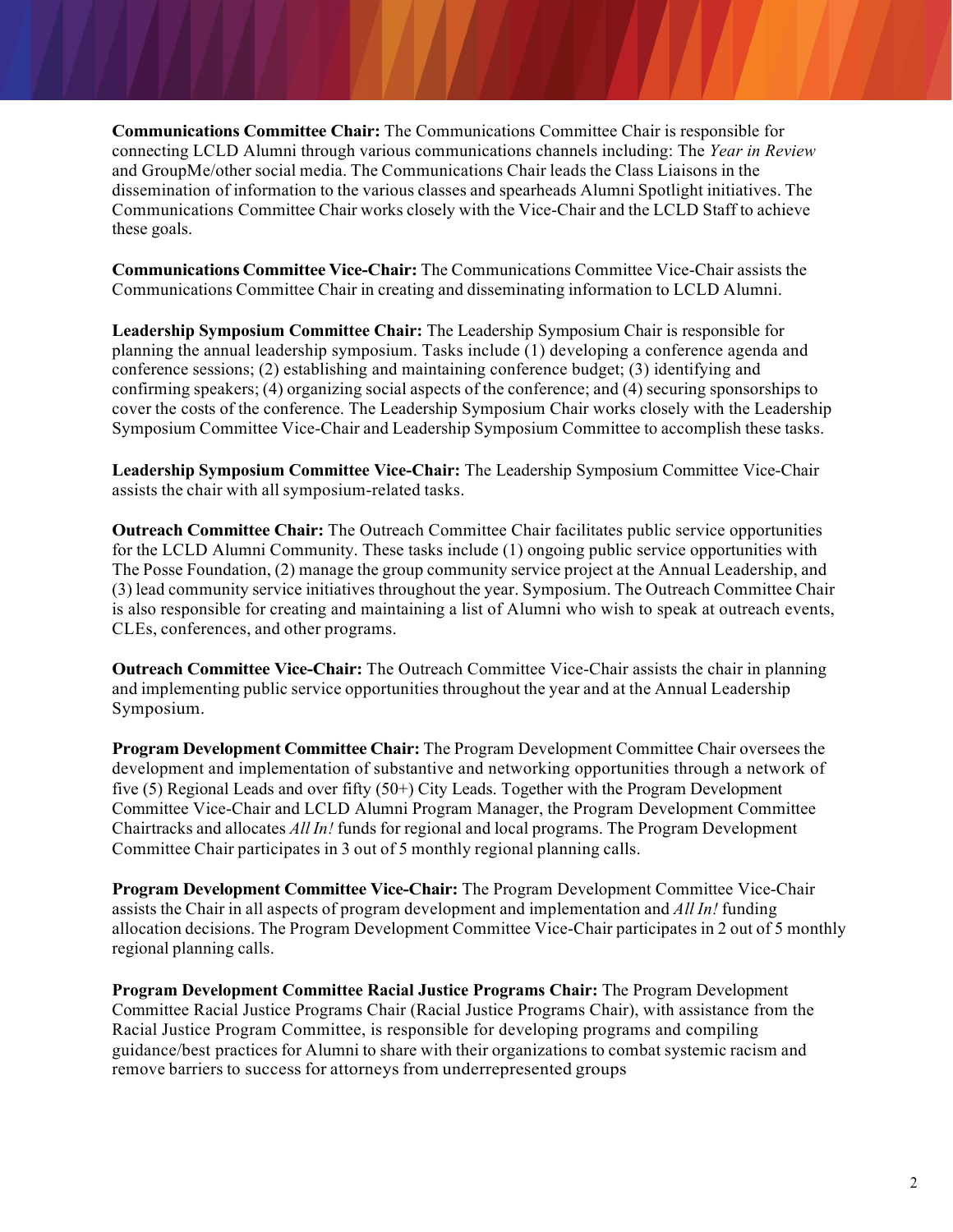# **Other Alumni Leadership Roles**

**Regional Program Leads:** Five Regional Program Leads (Northeast, Mid-Atlantic, South, Midwest, and West) lead a number of City Leads their respective regions in the development, planning, and implementation of local programming for LCLD Alumni. Regional Leads manage monthly check-in calls where they facilitate the development of program topics and troubleshoot planning roadblocks. Regional Program Leads may also be called upon to lead a substantive program for the region.

**City Leads:** City Leads, with help from Regional Leads and the Program Development Chair and Vice-Chair, are responsible for planning and executing at least two programs for local alumni. When in-person events are being held, one event should contain substantive content and the other should focus on networking. During times when virtual programming is necessary, City Leads will be tasked with planning creative ways for local Alumni to network in a virtual setting. City Leads should also coordinate with each other to develop substantive programming events. City Leads participate in monthly check-in calls with the Regional Program Lead. Each city has at least two City Leads, and larger cities may have more than two City Leads. This is a great position for Alumni looking to lead within their local LCLD community.

**Class Liaisons:** Class Liaisons are responsible for acting as a "bridge" or connection point between each program class and the LCLD Alumni. The Class Liaisons strive to ensure that each class is made aware of programs, events, initiatives, and projects that the EC, other LCLD Alumni Classes, and LCLD are undertaking. Class Liaisons engage with their classes through periodic class calls and via GroupMe. Class Liaisons serve on the Communications Committee and play a critical role in encouraging participation for class-level awards. Each program year has two Class Liaisons.

# **Alumni Committee Descriptions**

# **Communications Committee**

The Communications Committee is responsible for building effective and ongoing relationships with and among LCLD Alumni by keeping the growing body of LCLD Alumni robustly informed of, and connected to, the LCLD Alumni experience. This committee works closely with the professional communications staff of LCLD and includes Class Liaisons in order to promote LCLD Alumni engagement and communications.

# **Strategic Objectives:**

Developing, coordinating, and assisting in implementing an integrated communications plan through:

- Executing a cohesive new member care strategy (to facilitate the transition from Fellows or Pathfinders to LCLD Alumni).
- Developing and managing class-based and other LCLD Alumni communications and surveys.
- Utilizing social media and other channels to communicate messages coherently and effectively across the LCLD Alumni.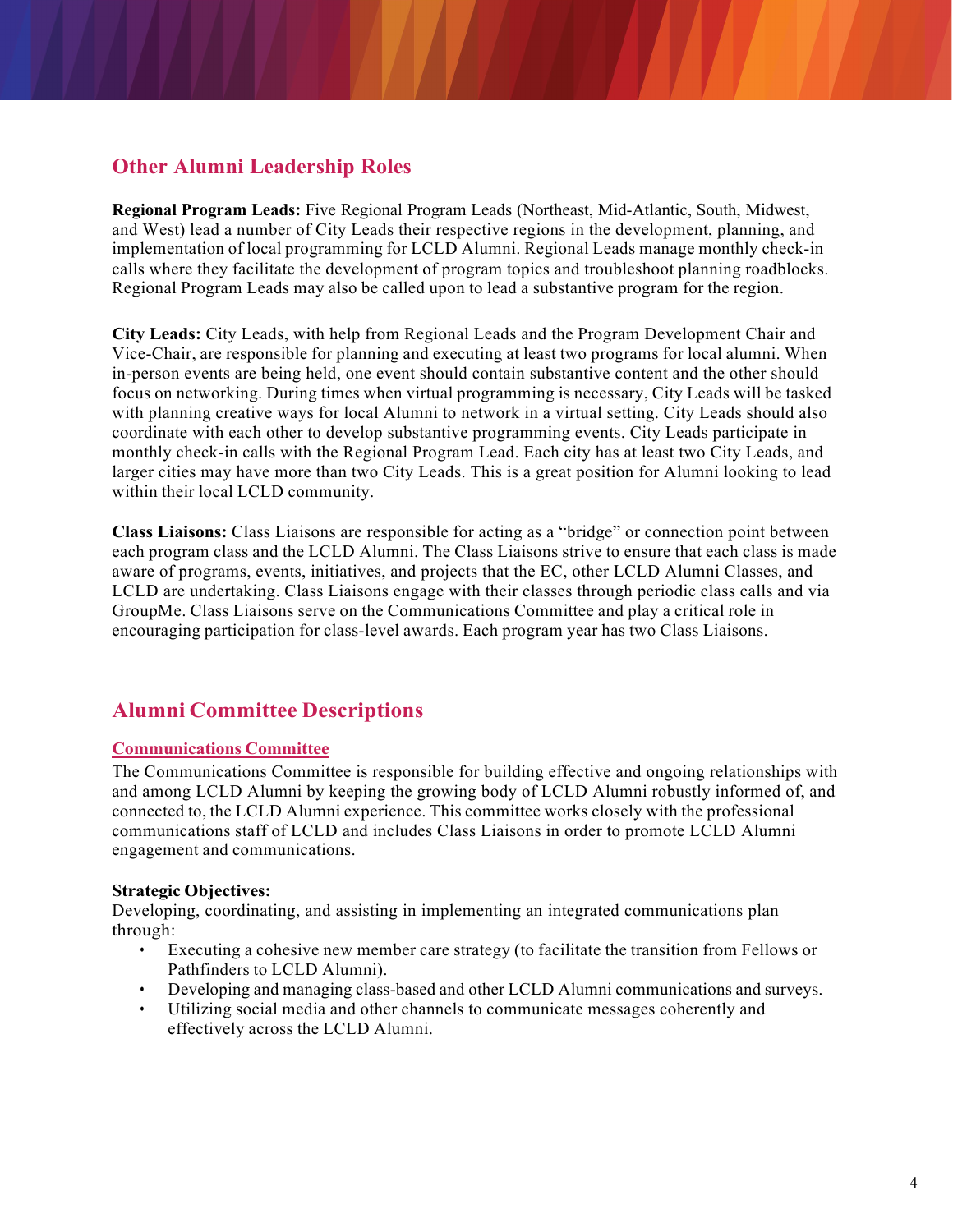#### **Action Opportunities:**

This committee also will seek to coordinate messaging and implementation on specific events and/or opportunities, such as:

- Developing the *Year in Review.*
- Engage in multi-channel communications efforts with Alumni about significant LCLD programs and initiatives.
- Drafting Alumni Spotlight stories.
- Encouraging and supporting the nomination of Alumni for national, regional, and local awards.
- Acting as, and managing, Class Liaisons (and class-based surveys and communications).
- Lead panel discussions at final Fellows and Pathfinder program meetings.

#### **Leadership Symposium Committee**

The Leadership Symposium Committee is responsible for planning and implementing the LCLD Alumni Leadership Symposium, with the support of LCLD staff members. The committee's responsibilities include (1) developing a conference agenda and conference sessions; (2) establishing and maintaining the conference budget; (3) identifying and confirming guest speakers; (4) organizing social events; and (5) securing sponsorships to cover the costs of the conference. This committee also works with LCLD staff to make recommendations for the following year's conference location and committee chairs.

#### **Action Opportunities:**

- Develop the agenda.
- Secure speakers.
- Secure sponsorships.
- Establish and maintain the conference budget.
- Plan social aspects of the conference.

# **Outreach Committee**

The Outreach Committee is responsible for enabling the LCLD Alumni to have personal and collective impact on their local communities. The committee's responsibilities include (1) organizing a yearly community service project at the LCLD Alumni Leadership Symposium; (2) identifying volunteer opportunities for Alumni with The Posse Foundation; and (3) helping to maintain a list of Alumni interested in speaking opportunities.

#### **Strategic Objectives:**

- Serve Greater Good to Improve Legal Diversity—Connect the LCLD Alumni to the community through service and charitable giving. The principal focus is on how LCLD Alumni can make an impact on the community. The major objective of this committee is to think big andto focus on the type of legacy that LCLD Alumni, as diverse leaders in the legal profession, wantto leave behind—i.e., how Alumni want the community (those not in LCLD) to perceive LCLD and the LCLD Alumni.
- Relationship Incubation—Create monetary or action-driven projects and, in the process, bring LCLD Alumni together and help build relationships.

# **Action Opportunity:**

• Provide Pro Bono and volunteer opportunities for Alumni to serve their communities and engage with each other.